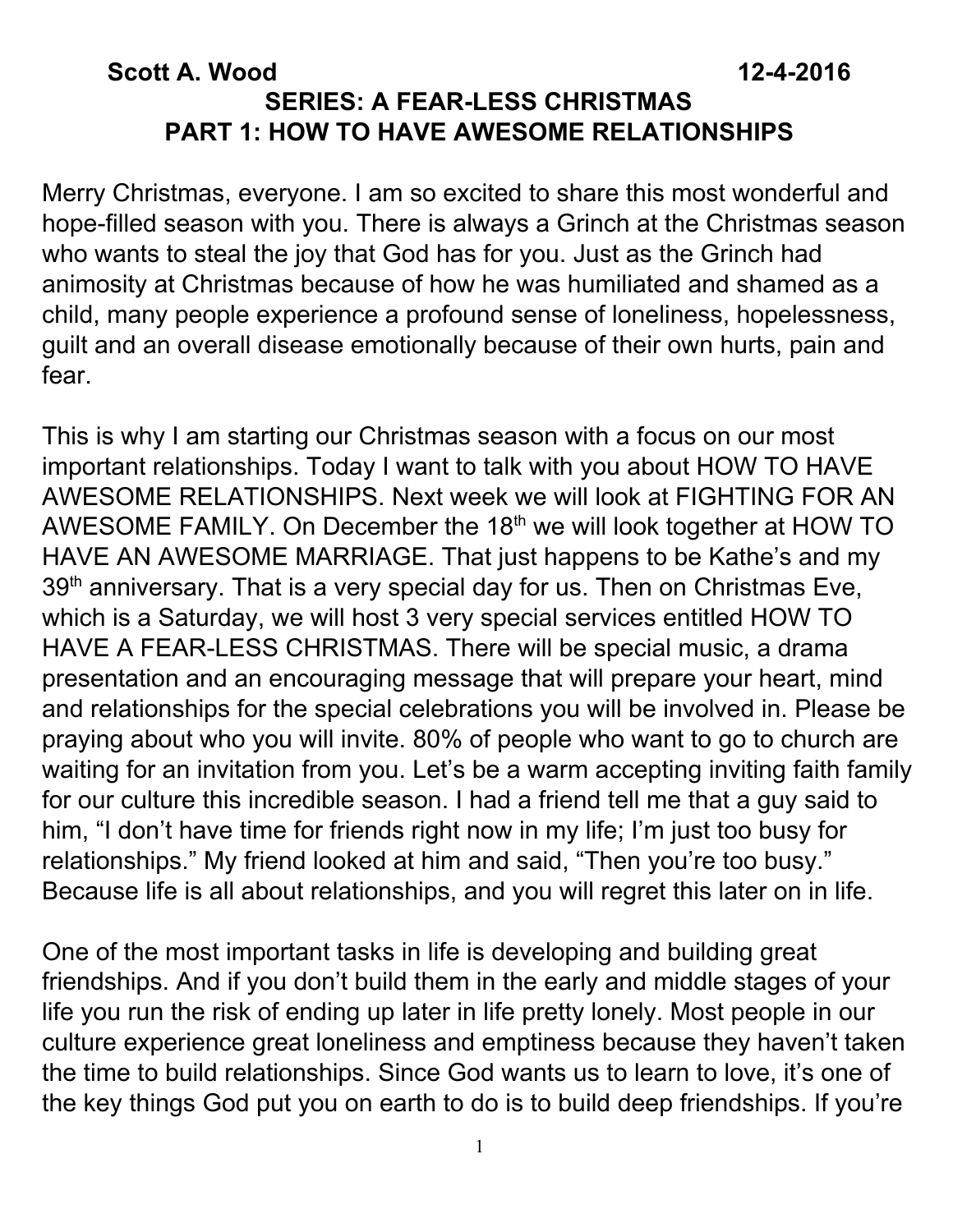thinking to yourself, "I don't have the time right now for my friends--because I'm just too busy with my work, my assignments, homework, family life" or whatever, I want to remind you of five reasons why every one of us needs awesome friends in our lives. Let's look at five reasons why God designed you to need friends and the 3 golden rules of friendships.

# **I. Why you need awesome relationships (friends)**

# **A. For spiritual growth**

It is impossible to grow spiritually and become more like Jesus Christ by yourself. There is no other way but through relationships with other brothers and sisters. You must have friends in your life to accomplish God's purpose for your life. God's purpose for your life includes deeply connected relationships. Romans 1:23, Paul states to the church in Rome, **"When we get together, I want to encourage you in your faith, but I also want to be encourage by yours."** The Bible best expresses this lifestyle in the 59 "one another" verses in the Bible. The Bible says we're to live in peace with one another. **Don't grumble with one another. Be of the same mind with one another. Accept one another. Be gentle, patient and tolerant of one another. Bear with and forgive one another. Don't complain against one another. Confess your sins to one another. Love one another. Serve one another. Speak truth to one another. Don't lie to one another. Pray for one another. Be hospitable to one another. Comfort one another.** Encourage and build each other up. This isn't the complete list, but you can see you cannot grow in all of these virtues without other people in your life. It is impossible. You need close and intimate relationships with other to grow spiritually.

## **B. For emotional support**

Life is a journey and you need companions. There are two kinds of people. I call them VDPs and VIPs. **VDPs are Very Dependent People. And VIPs are Very Inspirational People.** VDPs tend to drain you. You need fewer VDPs and more VIPs in your life. People who inspire you, bring out the best in you. The 59 "one another" verses can only be experienced in friendships that inspire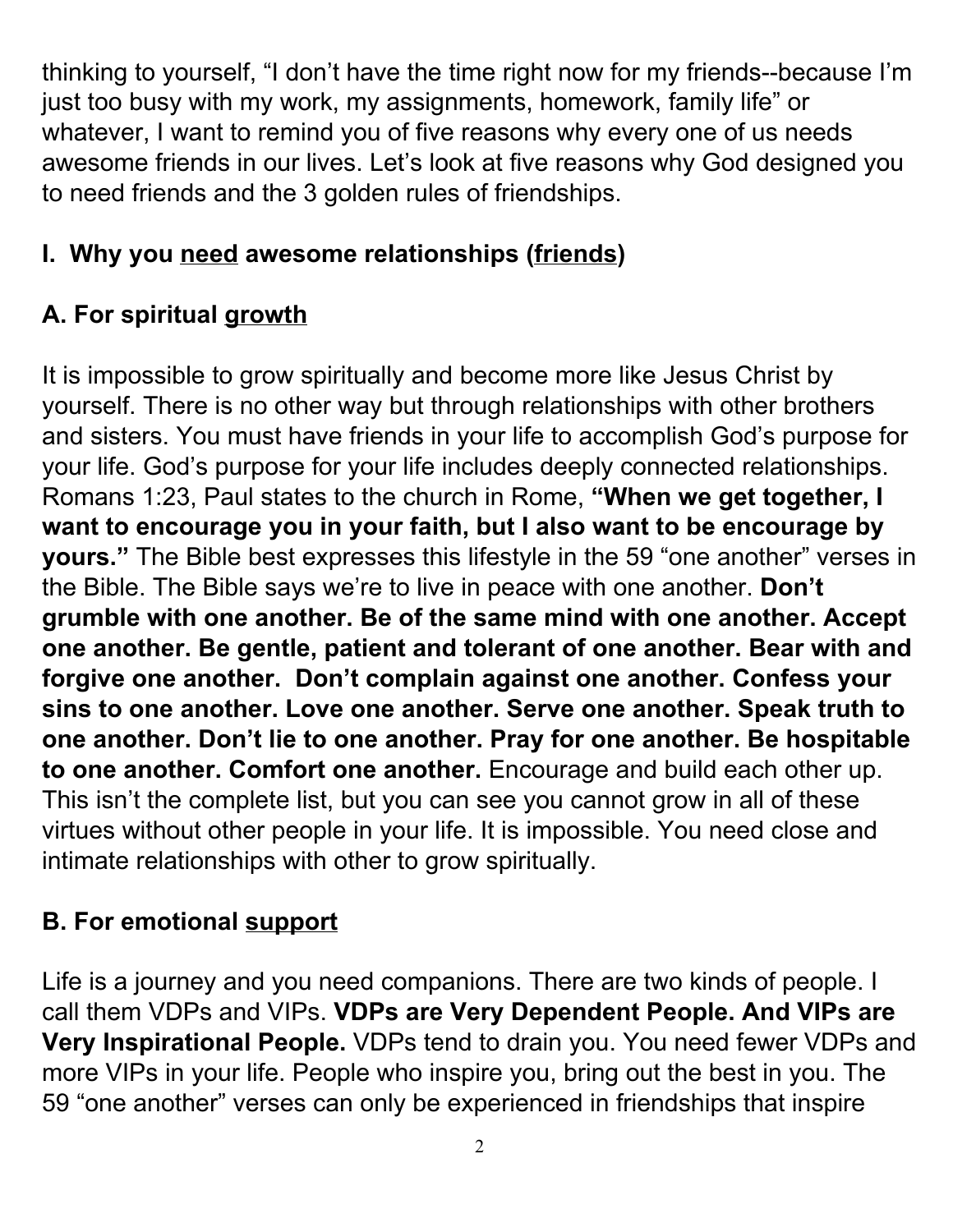you. Galatians 6:2 says, **"Share each other's burdens, and in this way obey the law of Christ."** The way you fulfill the law of Christ that Paul just mentioned is to emotionally support, encourage and build up your friends. Just a hint, this is imperative for a marriage to be successful and any relationship. **C. For better health**

Science has just caught up with what the Bible has taught for over 6,000 years. You live longer and healthier if you have healthy connected relationships. If you don't have healthy friendship you're going to die sooner than you imagine. People without friends don't live as long as people with deep friendships. One of the reasons is friends give you a place to unload your negative emotions. The Bible says in James 5:16 **"Confess your sins to each other and pray for each other so that you may be healed. The earnest prayer of a righteous person has great power and produces wonderful results."** Please circle the word healed. When you pray and ask God to forgive you He does immediately. But if you want to be healed from the damage and hurt of your own sins and the sins of others against you God says you must confess them to another Christian and have them pray for you. There is a great recovery phrase that says, "The revealing of your feelings is the beginning of healing." The habits you don't like and the character defects that you struggle with--you will never break through them on your own. Many people are sick because of the unhealthy relationships. Healthy, loving, forgiving and accepting relationships actually can impact your health for the good.

#### **D. For social enjoyment**

You need friends for social enjoyment. Life is meant to be enjoyed, not merely endured. Did you know that the Bible says that friendships are the bedrock of a satisfying life? You can make all the money in the world and have all the achievements in the world and have all the pleasure in the world, but if your relationships stink, life stinks. Nothing, loved ones, can compensate for the lack of good relationships. Genesis 2:18a says, "**It is not good for the man (a person) to be alone."** God hates for His people to live their lives alone. That is not His plan or design for you. Proverbs 27:9 says, **"The heartfelt counsel of**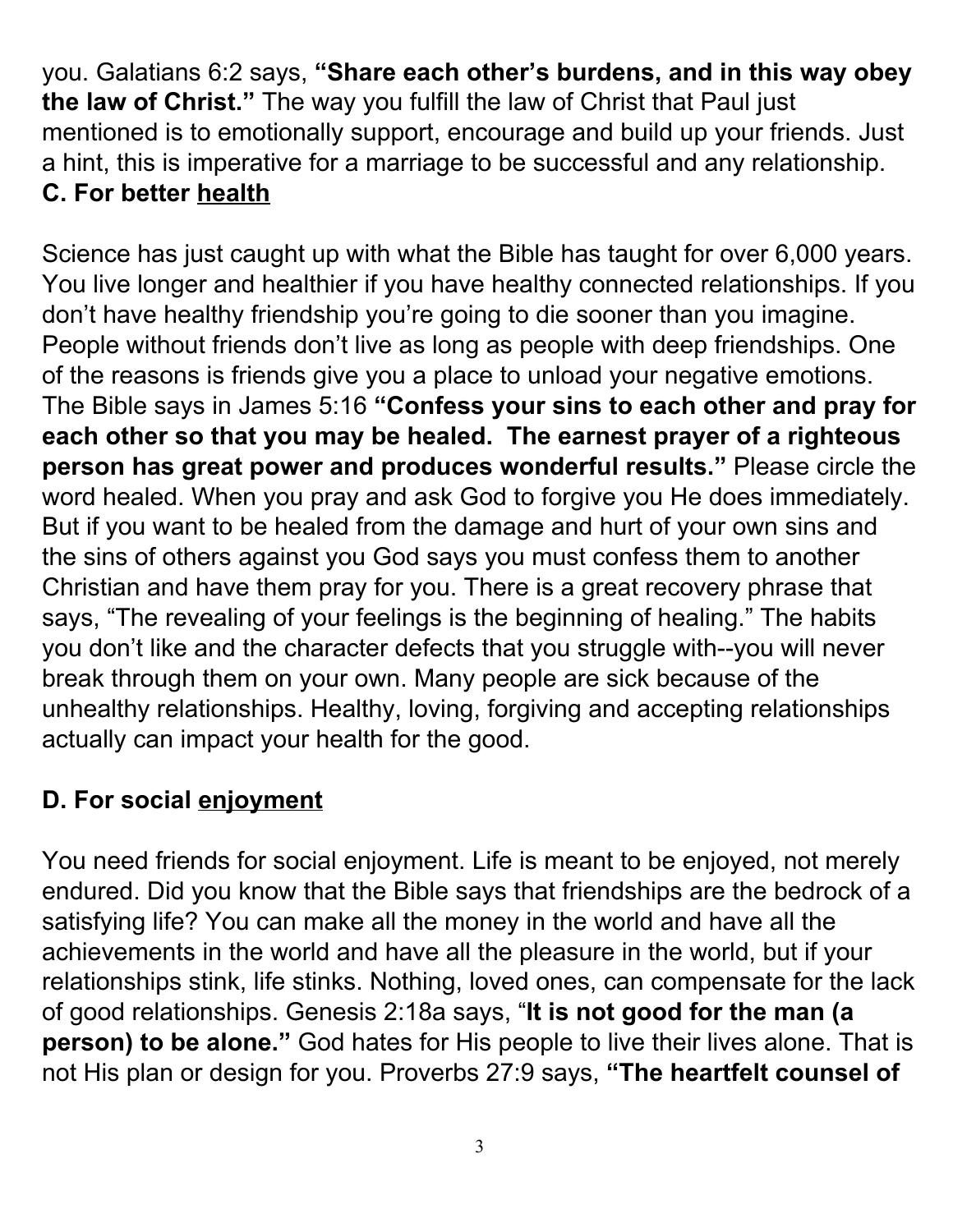**a friend is as sweet as perfume and incense."** Friendship is meant to add pleasure and enjoyment to your life.

## **E. For relational strength**

The Bible says in Ecclesiastes 4:9-10 **"Two people are better off than one, for they can help each other succeed. 10 If one person falls, the other can reach out and help. But someone who falls alone is in real trouble."** We are stronger, healthier and happier when you take the time to build loving, caring close relationships. You're only as strong as your relationships. One of the best places to find these kinds of relationships is here at church. I tell you, we have a relational goldmine here at CVCHURCH. The more I get to know many of you I am so impressed with who you are and your past and your experiences and how you want to see our culture change through the Good News of Jesus Christ. I want to look at for the remainder of our time together how do you and I develop these awesome relationships. I want to share with you the 3 GOLDEN RULES OF FRIENSHIP. There are more but I don't have time today. I highly recommend the book by John Townsend **HOW TO BE A BEST FRIEND.** Also the book by Townsend and Cloud called **SAFE PEOPLE**. They describe in detail what safe and unsafe people look like. As I read this book I saw many of the traits of being a safe person, but it hurt when I identified that I had some unsafe characteristics, and I have gone to work on those to turn those into strengths of being a safe person.

#### **II. Three golden rules of friendship**

The keys to developing awesome relationships are given to us by Jesus in what has become known as the golden rule. Please read Matthew 7:12 out loud with me. "**Do to others whatever you would like them to do to you. This is the essence of all that is taught in the law and the prophets." In** order to have great, deep, meaningful, lifelong friendships it's rather simple: Be the friend that you would like to have. You will not have those kinds of deep friendships unless you're that kind of friend, because you will attract what you are, not what you want. You don't attract in life what you want, but you attract what you are. If you're a shallow person, you'll attract shallow people. If you're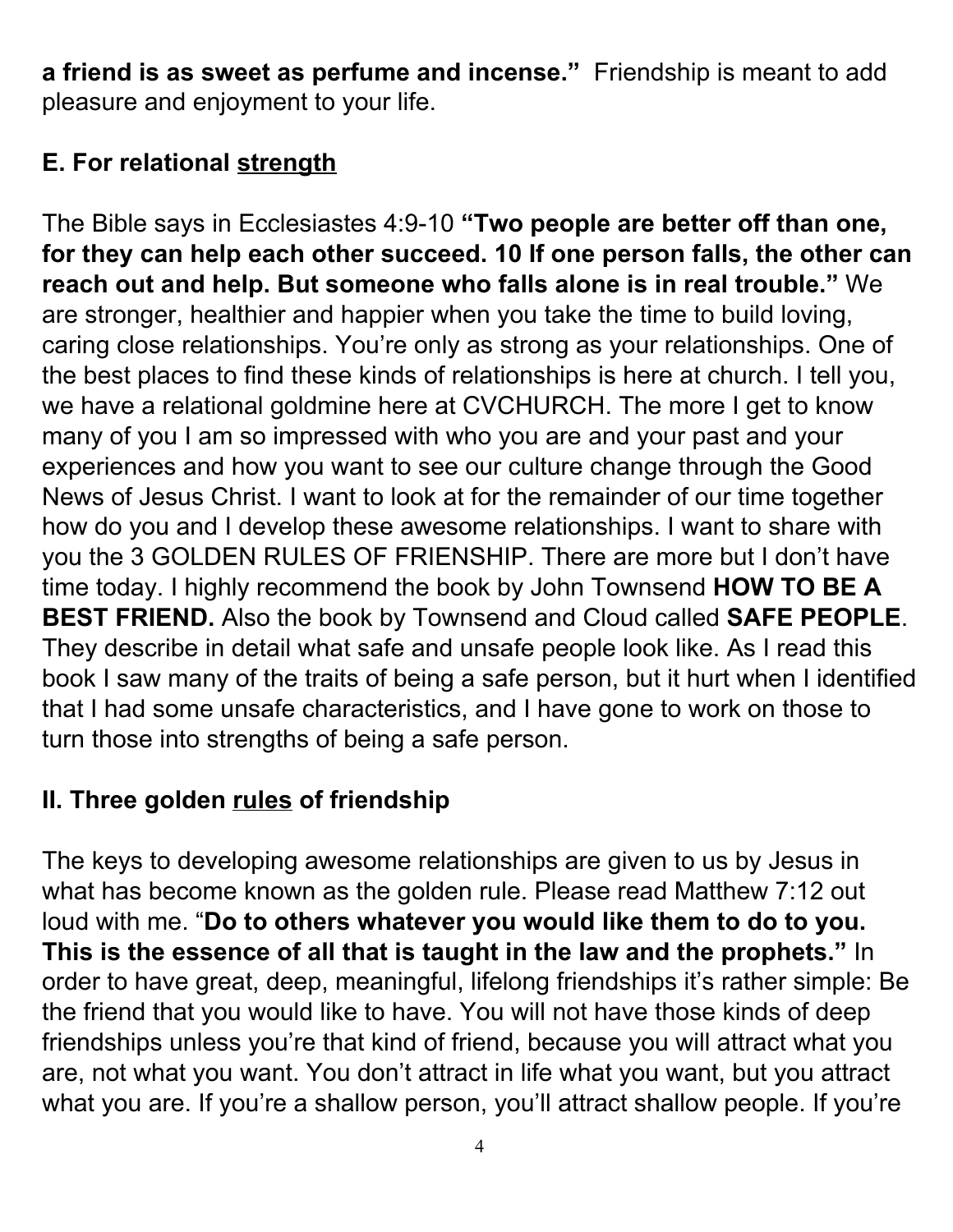a loving person, you're going to attract loving people. If you're a gossip you will attract gossips. If you're a bitter person you will attract other bitter people who complain about everything. You attract what you are.

### **A. Invest the time**

Please hear me, loved ones. True, authentic friendships are costly. It involves your willingness to invest your time, energy, effort, and finances. In other words deep friendships are not accidental, but they are intentional and developed purposefully. Long term friendships never just happen. If they go the distance it is because all of the parties involved have heavily invested themselves in each other. Proverbs 18:24 says, "**There are 'friends' who destroy each other, but a real friend sticks closer than a brother."** In the KJV it says, "**A person that has friends must show themselves friendly."** The Bible says you're not going to have friends unless you put forth the effort to be friendly. I believe this is incredibly important for us as a church in our history together. Stop waiting for people to be your friend. Show them how to be a friend by being a friend to them. You make the effort. Friends who only show up because they need something are not true friends. Friends show up whether they need you or not. They don't need a reason to show up. Philippians 2:4 says, "Don't look out only for your interests, but take an interest in others, too." I guarantee you, dear friends, if you will do what this verse says you will have more friends than you can imagine. Listen, true friends show up. You can't be a friend without your presence. So please write this down in your notes. **SHOW UP.** Your physical presence is essential to having a long-term, deep, friendship. Not just an acquaintance. I have seen this in my own small group experience and observing others as well as those who say CVCHURCH is their church. Those who get the most out of their small group and this church show up. They show up every week to their small group and they attend our Sunday services as well as events like our four yearly **Worship Nights** where we worship together for an hour and a half. They show up to our **Easter Egg Hunt.** Last year we had over 1500, and they come and served. They show up and invite their family and friends to our **Explore Bethlehem.** Parents make sure they get their children to all of the different and exciting events that our **Kid's Place Ministry** hosts**.** Parents make sure to get their youth involved in all that our **EPICC**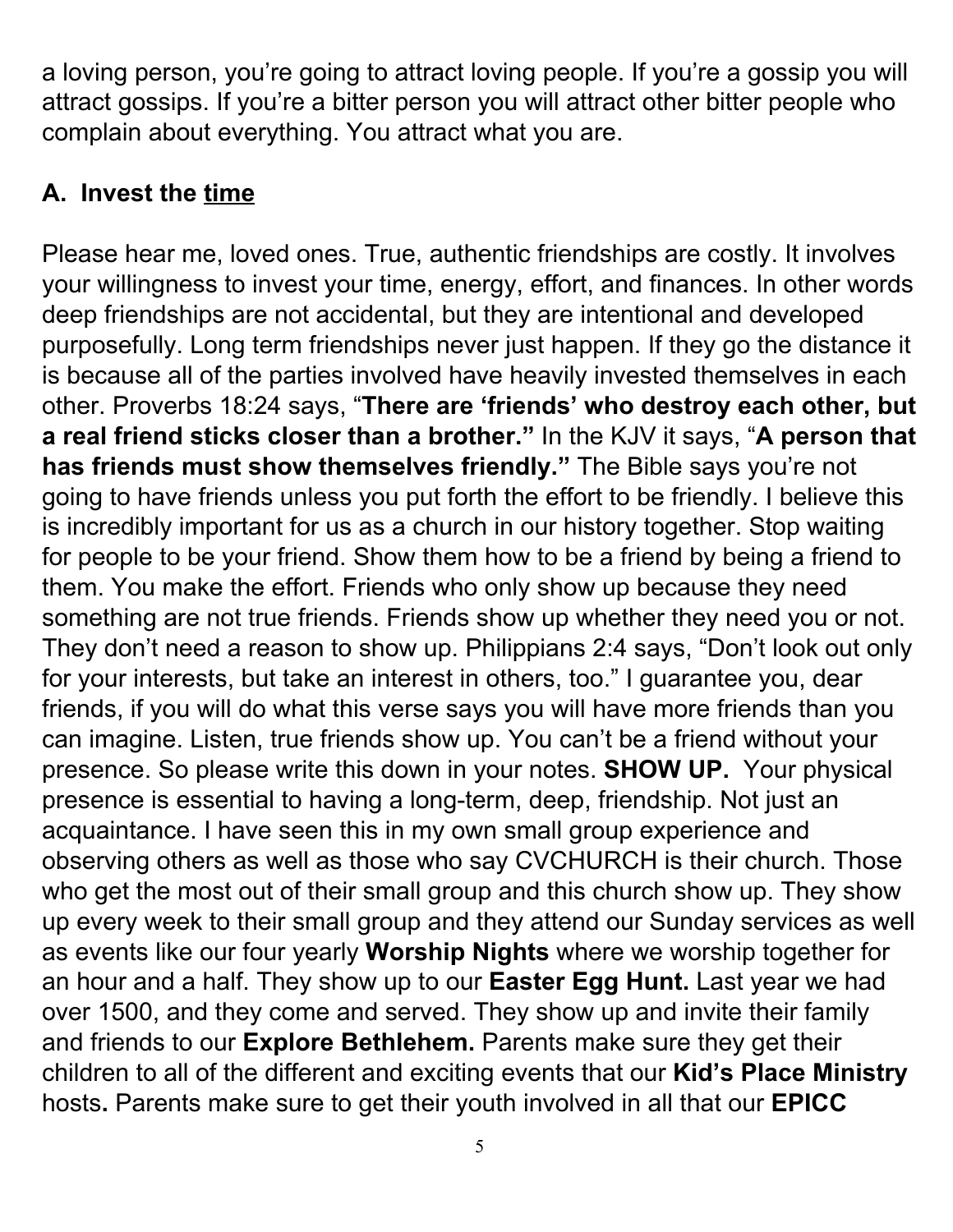**Youth Ministry** is hosting. There are some very exciting things happening in these ministries, and your children will greatly benefit by you having them show up.

# **B. Earn their trust**

Whenever I ask anyone what is the number 1 characteristic they're looking for in a friendship, a business partner, a team player or a marriage partner it is always the same. I need to be able to trust them. Please hear, feel and see me on this one, friends. If you want to build friendships you've got to earn their trust. Trust is what makes a friendship a friendship. Without trust there is no friendship. This is the difference between an acquaintance and a friend. You talk to acquaintances, but you trust your friends. Let's see what the Bible says about this most important aspect of friendship in Proverbs 20:6 **"Many will say they are loyal friends, but who can find one who is truly reliable?"** How many of you would agree with this verse? It's pretty rare to find someone you would say "I would trust you with my life, my family, my possessions." I consider myself to be an extremely wealthy man in friendships, because I have quite a few friendships which I have been able to say that. I have looked them in their eyes and say I feel I can trust you with my life. Many of you have said that to me. The Bible says that there are at least **3 ways that you can earn another person's trust.**

# **1) By being reliable**

You earn and build trust by being reliable. You're predictable in a good way. You can be counted on because you're not fickle or wishy-washy or hot and cold or erratic. You are dependable. Please hear me: Reliability is the difference between a friend and a flake. We all have flakes in our lives. But friends are reliable. The Bible says it like this in Proverbs 17:17 "**A friend is always loyal.**" Please circle the word loyal. The greatest ability in life is dependability, and the Bible says it's hard to find people who are reliable, trustworthy and dependable. You earn a person's friendship first by being a person of integrity who is reliable.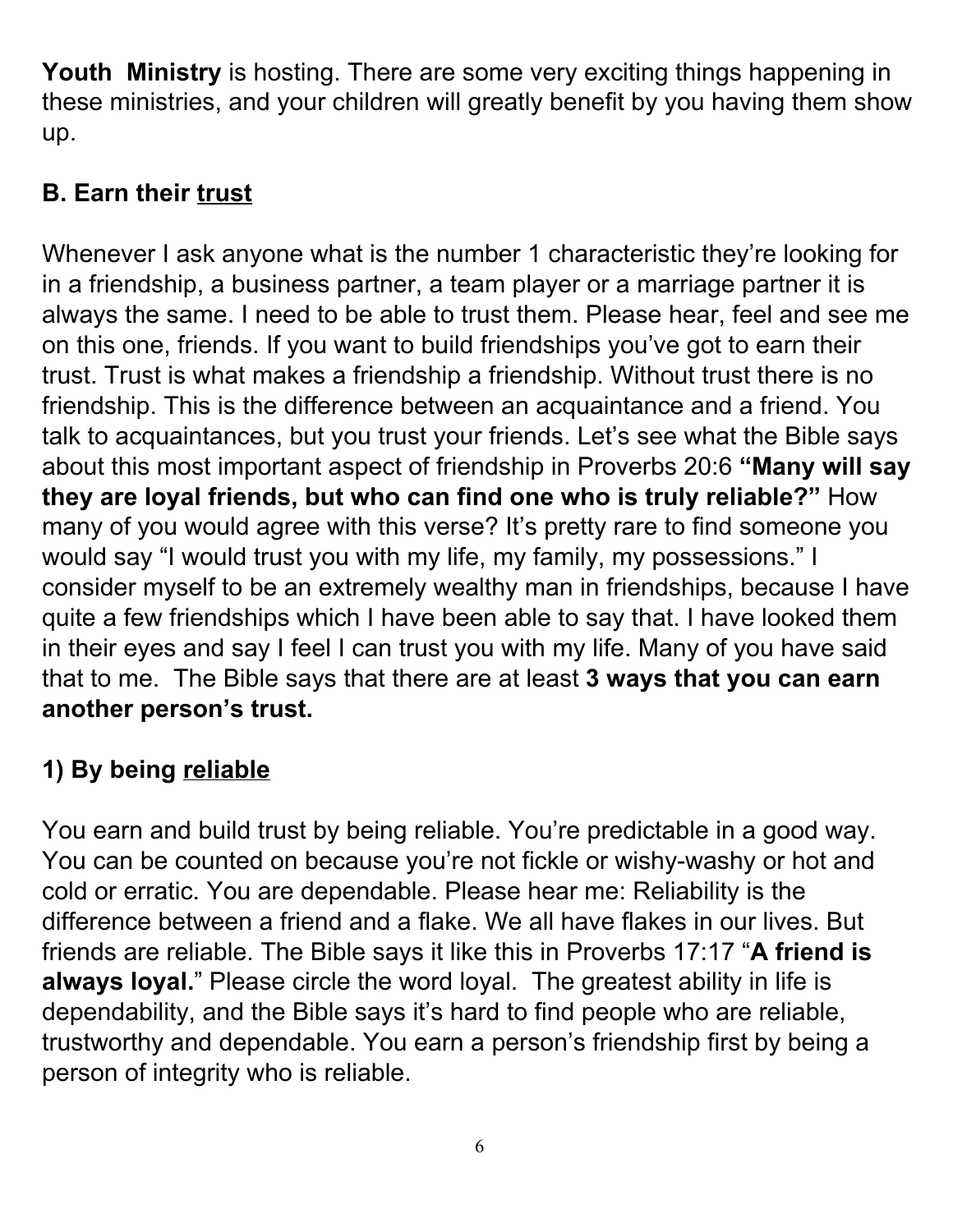## **2) By being loyal**

Loyalty is a term we don't talk about much these days, because very few people are loyal to anything but themselves. There's no such thing anymore as brand loyalty, loyalty to a company or loyalty to a church. People are not very loyal any more. It's more a matter of what have you done for me lately. But church, loyalty is a commitment that says I'm going to put you before myself at this point. Loyalty is actually the opposite of self centeredness. Loyalty is the opposite of narcissism. Loyalty and reliability is the opposite of being, it's all about me. Loyalty says I'm going to help you right now instead of help myself. That's loyalty. 1 Corinthians 13:7 in the Living Bible says, **"If you love someone, you'll be loyal to them no matter what the cost. You will always believe in them, always expect the best, and always stand your ground in defending them."** This is what Jesus did for you and me. Even though we betrayed Him, hated Him and acted as if He doesn't exist. Romans 5:8 says, **"But God showed His great love for us by sending Christ to die for us** while we were still sinners." The 1<sup>st</sup> golden rule is that you invest time in the persons you're building a friendship and community with. The 2<sup>nd</sup> golden rule is that you earn their trust, and you do that by being reliable, loyal and…

#### **3) By keeping confidences**

Every one of us needs a person in whom you can say, "This person is safe. I can share anything with that person. They're not going to look at me as if I am bad. They're not going to reject me. They're not going to dump me for someone else but they're going to be there for me." They're so safe you share your worst fears, the worst things you feel about yourself, your doubts and experiences that have caused you great shame. You can share these things and know that it will remain confidential with them. This is essential, loved ones. That what is said in your small group stays in your small group. You send the message to your friends, **"Your secret is safe with me.**" In the group the message is "**Your secret is safe with us."** The mark of a true friend is they know how to keep a secret. If you really want people to trust you, you cannot be a gossip. If you're wondering why you don't have any deep relationships you might look at whether you gossip or not. Proverbs 11:13 says, **"A gossip goes around**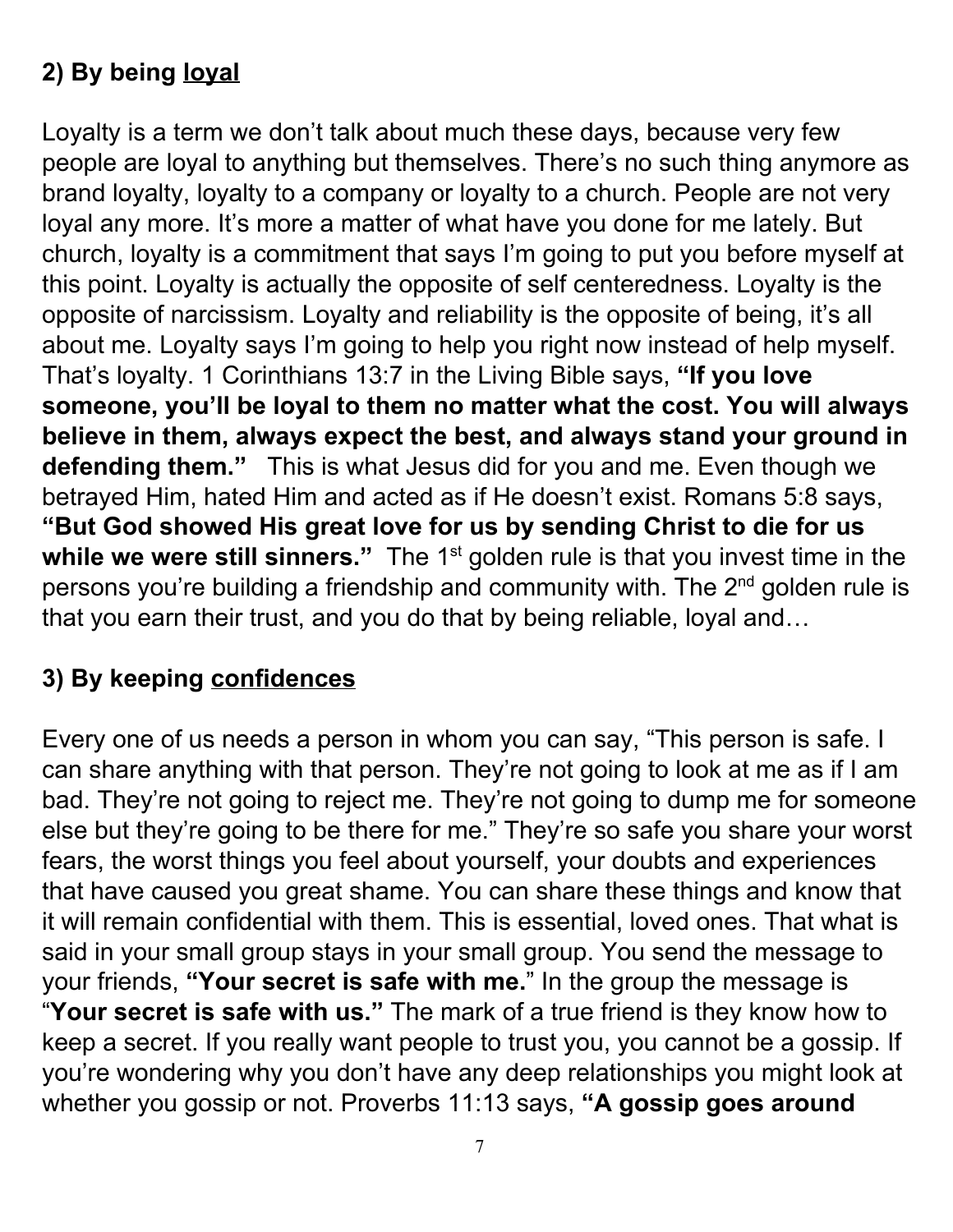#### **telling secrets, but those who are trustworthy can keep a confidence."**

The Bible says God hates gossip, and it is regarded as one of the seven things God hates. If you want to have solid relationships you must be able to keep confidences.

#### **C. Accept their flaws**

The truth is we all have faults. We all have defects, failings, weaknesses, sins. No one is perfect. Romans 15:7 says, "Accept each other just as Christ has accepted you." That doesn't mean He approves of everything you do. It means He accepts you. This means you've got to accept people the way they are, not the way you want them to be. If you're married or you have friends and family, they all have some characteristics that bug you a lot. The truth is for the most part those who truly disturb you won't change. So it's important that you make the decision I'm going to accept them or am I going to be miserable the rest of my life? There are some things you just go, there are so many good qualities in him or her, there are so many good qualities in her or him. I'm just going to overlook this weakness, this flaw, this flub. That is what the Bible means by acceptance. It says, as God accepts you and doesn't demand that you be perfect in order to get into heaven. He shows grace to you, God say you need to do that to other people. Proverbs 17:9 says, **"Love prospers when a fault is forgiven, but dwelling on it separates close friends**." In other words the way to destroy your friendship, your marriage, your family is always pick at them. When you criticize, condemn, judge and gossip about them, you will destroy the relationship. Where acceptance, love and forgiveness rule you will find relationships will flourish.

I want to encourage you to take your notes and look them over everyday and prayerfully reflect and plan how to engage the friends and family in your life. Let's be a church family that invests heavily the time necessary to encourage and build up our friendships. Let's commit to earning each other's trust by stepping up by being reliable, dependable and loyal, and become people who desire to keep each other's confidences, and if you gossip, slander and say things about people you shouldn't--that we all make a commitment to stop it. Commit to developing your spiritual, emotional, health, enjoyment and strength,